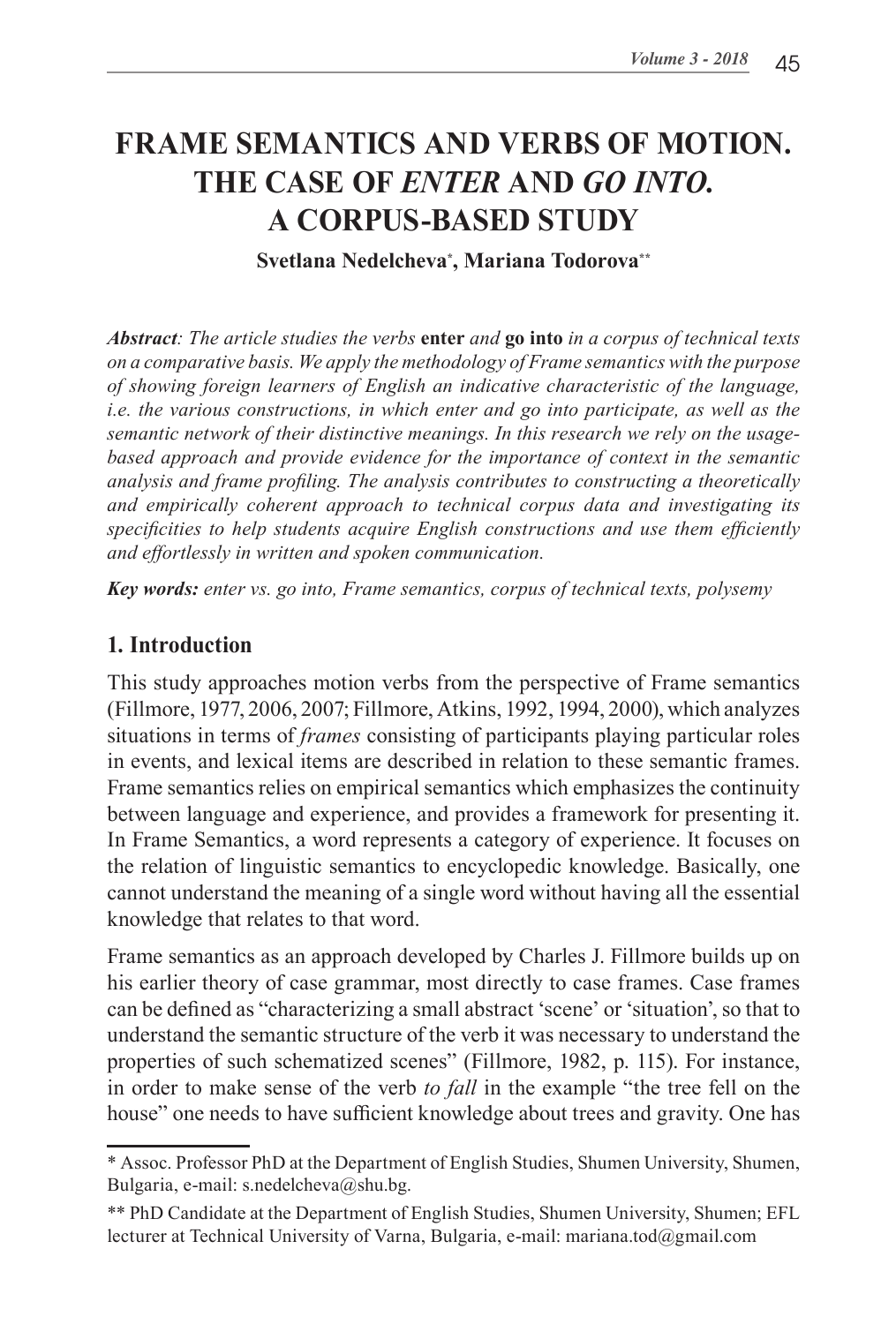to know that trees when detached from their roots are affected by gravity. They can no longer stay erect and fall down and if there is something on their way to the ground it undergoes their weight.

Frame semantics aims at linguistically appropriate generalizations about words related to each other in the environment of the same predicate, without encoding in the sentence the full scope of a speaker's knowledge of events in the world. A semantic frame is a collection of facts that specify "characteristic features, attributes, and functions of a denotatum, and its characteristic interactions with things necessarily or typically associated with it" (Alan, 2001, p. 251). Frames are based on recurring experiences. Following Evans (2006), we assume that meaning is "a constructive process, in which integration of lexical units involves differential access to the conceptual knowledge which lexical entities potentially afford access to" (Evans, 2006, p. 496). Meaning does not belong to linguistic entities as such but it is a dynamic process, a function of their use in linguistic context where a word ensures access to a wide network of encyclopedic knowledge to the participants in the communication process.

Fillmore (2006, p. 378) claims mutual implication in the correlation between frames, construals and lexical items in which the frame is "the structured way in which the scene is presented or remembered, [and] we can say that the frame structures the word-meanings, and that the word 'evokes' the frame". The Frame semantic representation allows us to express clearly the relation of the senses to each other and to other lexical items. Although originally Frame semantics was only applied to lexemes, now it is used as an approach to grammatical constructions and other larger and more complex linguistic units, which integrates it to a certain degree into construction grammar. A complete description of these verbs must also include information about their grammatical properties and the various syntactic patterns in which they occur.

Frames may be of two broad semantic types: event or state. Roles generally have semantic types, and these types are inherited along with the role. If an event frame has to be divided into sub-events, these are termed *scenes* in the frame. Scenes, like frames, have types and may use or inherit from other frames, in addition to any inheritance of the frame as a whole. Goldberg's (2010, p. 40) definition points out the internal constituency of verbal frames:

> a. A word sense's semantic frame (what the word 'means' or 'evokes') = profile + background frame

b. A word sense's profile: what the word designates, asserts

c. A word sense's background frame: what the word takes for granted, presupposes.

The speaker profiles one element of the frame. Each sense of a lexical item is associated with a separate lexical concept which, under local contextual influences, can be further modified.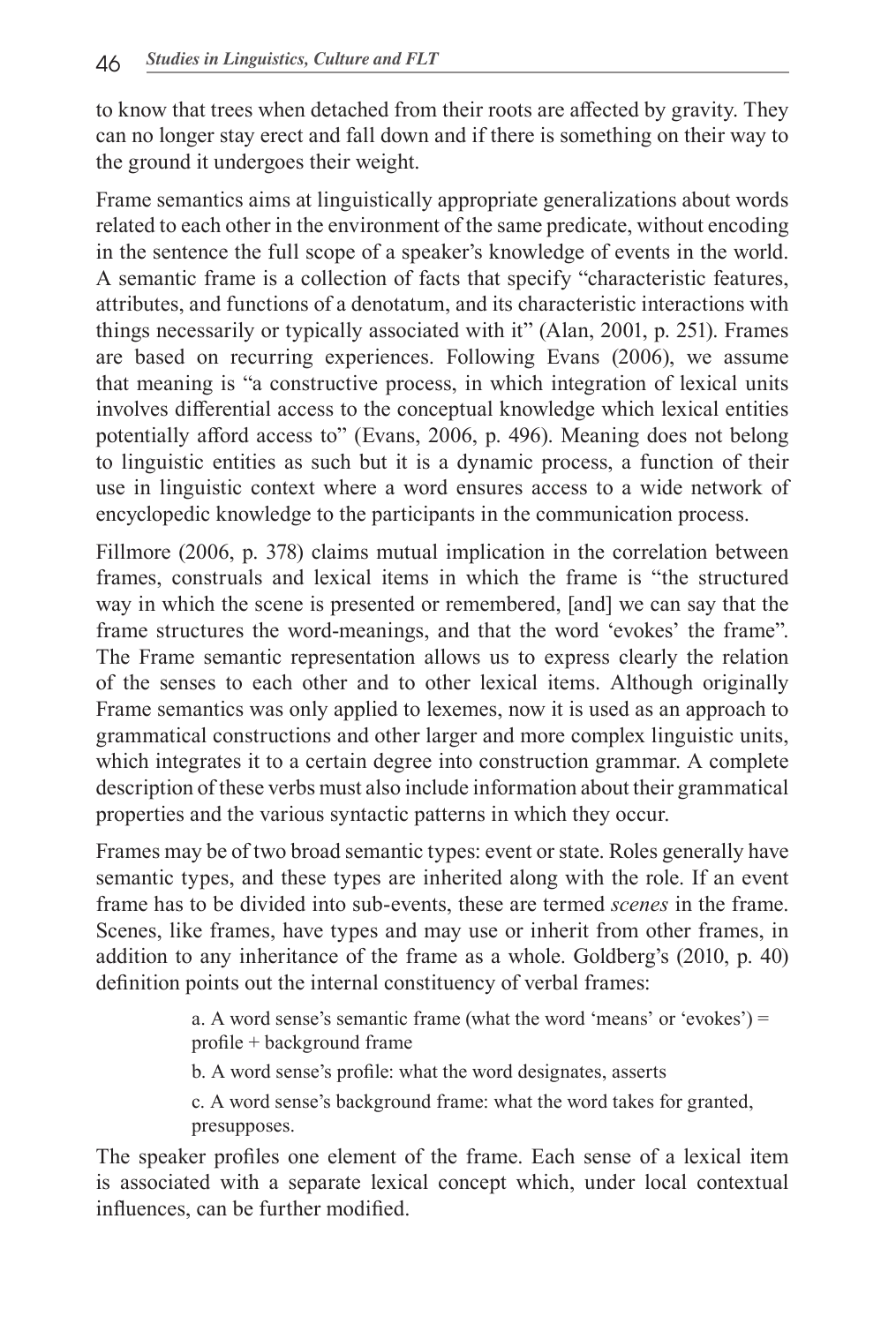# **2. Corpus evidence**

# **2.1. Method and Data Collection Procedure**

The study is based on a corpus of technical texts collected ad hoc. The content of nineteen books in the subject field of marine engineering, naval architecture and ship handling (a total of 23 626 words) was inserted into Simple Concordance Program 4.09\* . We used the software to analyze the imported texts and create a wordlist exhibiting the usage frequency for each extracted word. Among the motion verbs *enter* turned to be one of the most frequently found in the corpus. However, there is no option in the software for lemma search. Therefore, all possible forms of *enter* and *go into*, such as *enters, entered, entering, goes, went, gone, going* were applied as keywords to the search field. We obtained as results 224 hits for the lemma *enter*, which showed that the form *entering* is the most frequently used (36 %) compared to the other three *enters* (29 %), *enter* (25 %) and *entered* (10 %). For the lemma *go* we received 114 hits. Again the *ing*-form appeared as the most frequent one (37%), *go* following with 35%. The share of other three forms, *goes, went, gone*, is 21%, 5% and 2%, respectively. Only 9 instances of them belong to *go into*.

The aim of the article is to present the different frames *enter* and *go into* construct and to define the frame elements surrounding them in their various uses. Next, we try to build the semantic network of the verbs *enter* and *go into* in technical texts.

# **2.2. Instruments**

We chose to address the issue starting with the complete inventory of the frame patterns associated with the respective verbs. The process of building such inventories is already in progress under various research projects developing on-line lexical databases, which include valency information, such as FrameNet (Fillmore, Baker, 2010; Ruppenhoferet al., 2010), the Erlangen Valency Pattern Bank (Herbst et al., 2004), and WordNet (Fellbaum, 1998)\*\*. These lexical databases apply both lexical and phrasal approaches to arrive at a more adequate empirical representation of predicate argument structures and valency information. However, as this study is defined as a corpus-based one, we start analyzing the examples excerpted especially for the purposes of the present research and then compare the results to the constructions enlisted in

<sup>\*</sup> See http://www.textworld.com/scp

<sup>\*\*</sup> Fillmore (2007), Herbst (2010), and Fellbaum and Baker (2013) identify valency patterns at the lexical level. The Leipzig Valency Classes Project is an extensive typological project comparing and contrasting verbs and valency classes (http://www.eva.mpg.de/lingua/ valency/index.php).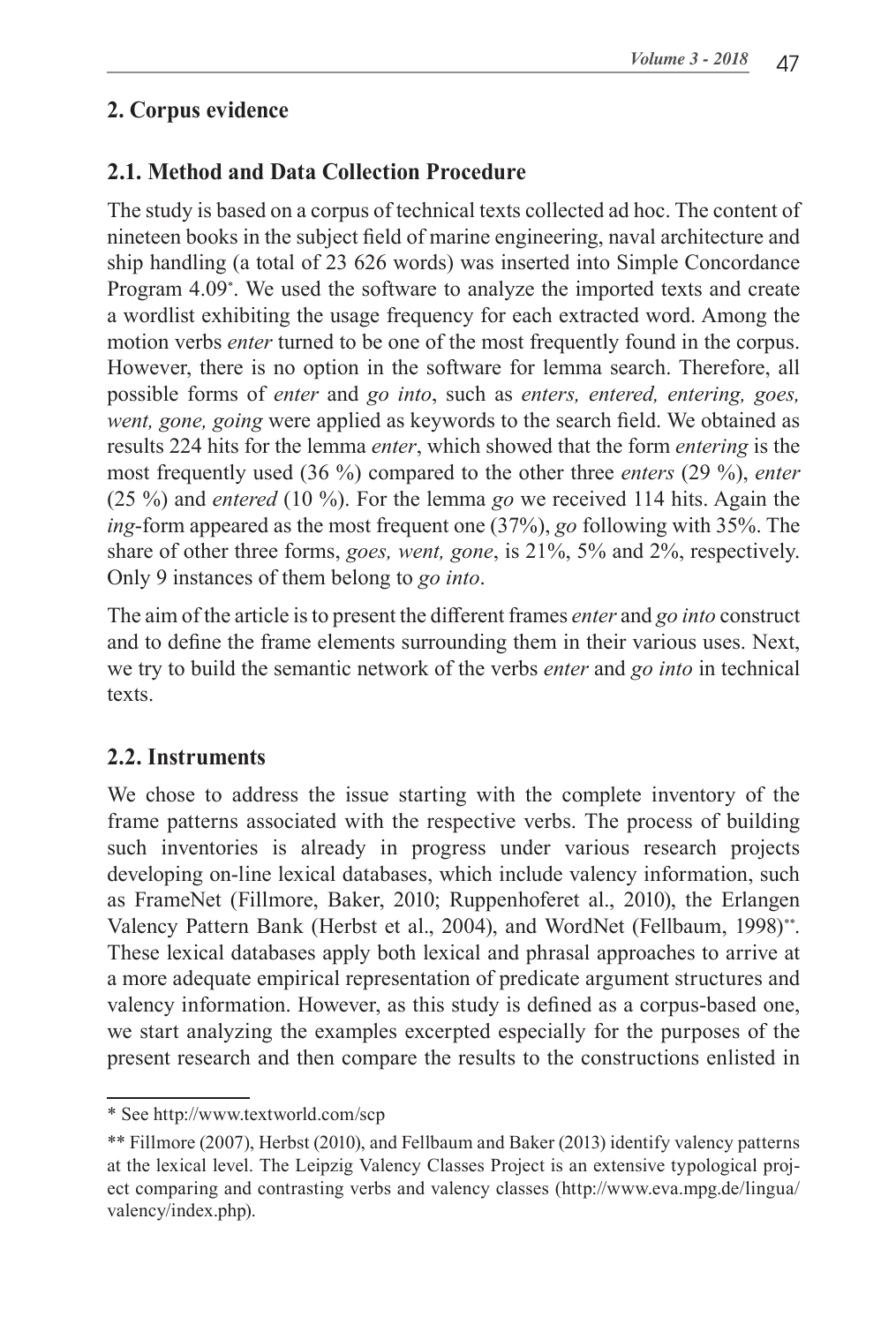the FrameNet database. We expect to find analogous structures in the collected corpus with more limited variability compared to those in the inventory.

The FrameNet Project illustrates an application of Frame semantics principles to corpus data. It develops a lexical database of English that is both humanand machine-readable, which contains annotated examples of words as they are used in actual texts. It is helpful to both students and researchers. For students it is a dictionary of more than 13 000 word senses, most of them annotated to show the meaning in context. For researchers in Natural Language Processing, it provides more than 200 000 manually annotated sentences linked to more than 1 200 semantic frames. It serves as a training dataset for semantic role labeling, applicable in information extraction, machine translation, event recognition, sentiment analysis, etc. For students and teachers of linguistics, it plays the role of a valency dictionary, giving evidence for the English vocabulary's combinatorial properties. The project started in 1997 at the International Computer Science Institute in Berkeley. Databases similar to FrameNet have been built for a number of languages and currently linguists are working on aligning the FrameNets across languages.

In FrameNet, the role names (called *frame elements*) are common to particular conceptual structures (frames); some of these are quite general, while others are specific to a small family of lexical items. Figure 1 shows some subframes of the TRANSPORTATION frame.



*Table 1. A subframe can inherit elements and semantics from its parent (adopted from Baker, Fillmore, Lowe, 1998)*

Analogically, we expect the ENTER frame and the GO INTO frame to specify a MOVER, a GOAL, and potentially PATH and/or SOURCE as secondary elements. In this frame, the MOVER initiates and controls the movement. For most verbs in this frame, the MOVER is realized as a subject; the GOAL can appear as a direct object; and PATH and SOURCE can be oblique complements.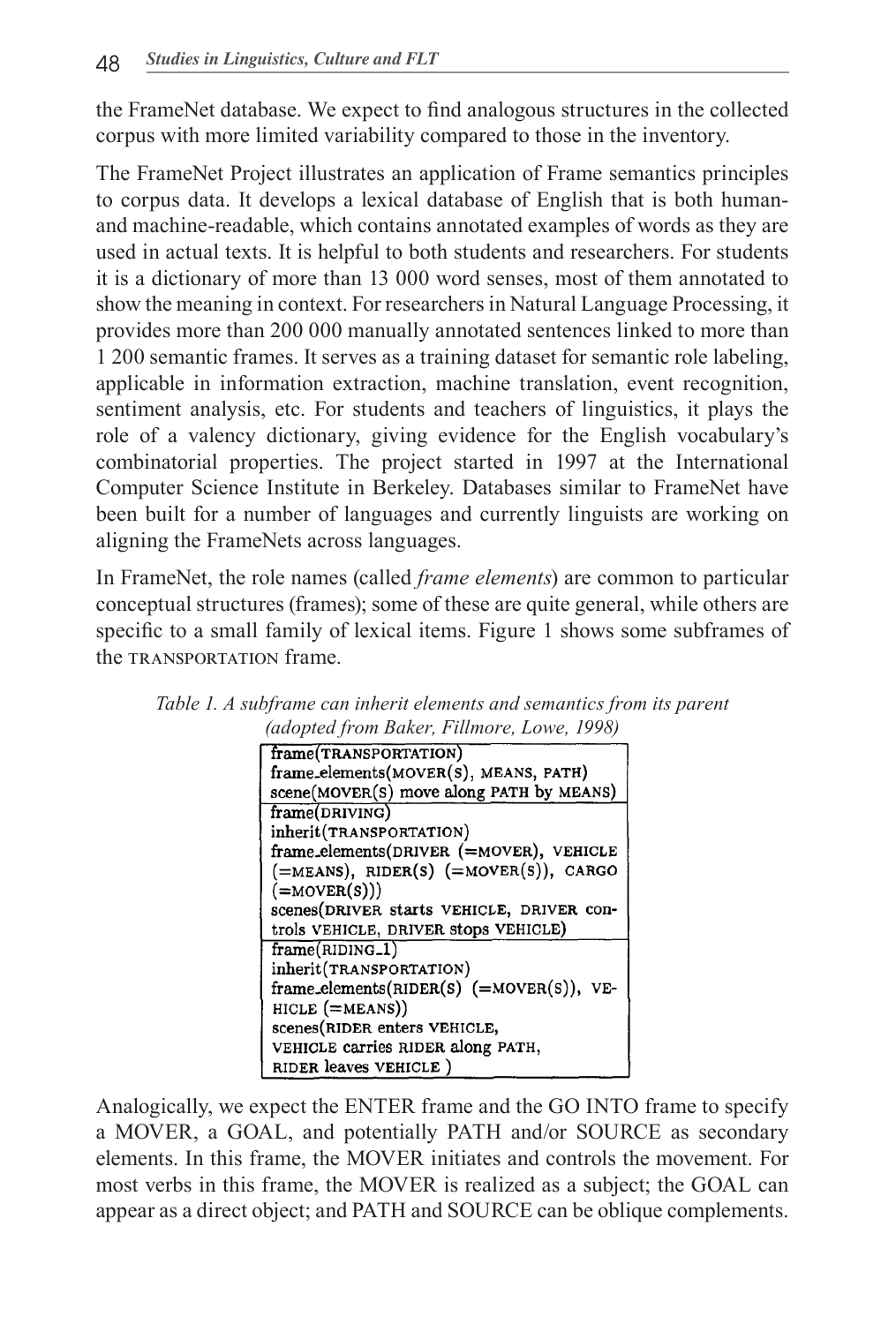Each frame should have some core elements and optionally some non-core/ peripheral elements, which can be interpreted as semantic roles, and possibly extrathematic elements.

The core elements are always overtly specified and realized by a core syntactic function (subject, object). Non-core/ peripheral elements, on the other hand, specify time, place, manner, etc. usually associated with situations. Extrathematic elements appear in sentences and evoke other frames, e.g. cause, purpose, reason, etc.

#### **3. Corpus analysis**

#### **3.1. Enter**

According to the Oxford Dictionary of English, the verb *enter* has four main meanings: 1. Come or go into (a place) [with object]; 2. Begin to be involved in; 3. Write or key (information) in a book, computer, etc.; 4. (in Law) Submit (a statement) in an official capacity.

# **3.1.1. Enter (Come or go into (a place) [with object])**

*Figure 1. FrameNet annotation of enter (meaning 'arriving')\**

| <b>Frame Element</b>   | <b>Core Type</b> |
|------------------------|------------------|
| Circumstances          | Extra-Thematic   |
| Cotheme                | Extra-Thematic   |
| Degree                 | Extra-Thematic   |
| Depictive              | Extra-Thematic   |
| Event description      | Extra-Thematic   |
| Frequency              | Extra-Thematic   |
| Goal                   | Core             |
| Manner                 | Peripheral       |
| <b>Means</b>           | Peripheral       |
| Mode of transportation | Peripheral       |
| New situation          | Extra-Thematic   |
| Path                   | Peripheral       |
| Period of iterations   | Extra-Thematic   |
| Place                  | Peripheral       |
| Purpose                | Extra-Thematic   |
| Re-encoding            | Extra-Thematic   |
| Source                 | Peripheral       |
| $\Gamma$ heme          | Core             |
| Time                   | Peripheral       |

#### enter.v

<sup>\*</sup> Adopted from FrameNet: https://framenet.icsi.berkeley.edu/fndrupal/luIndex.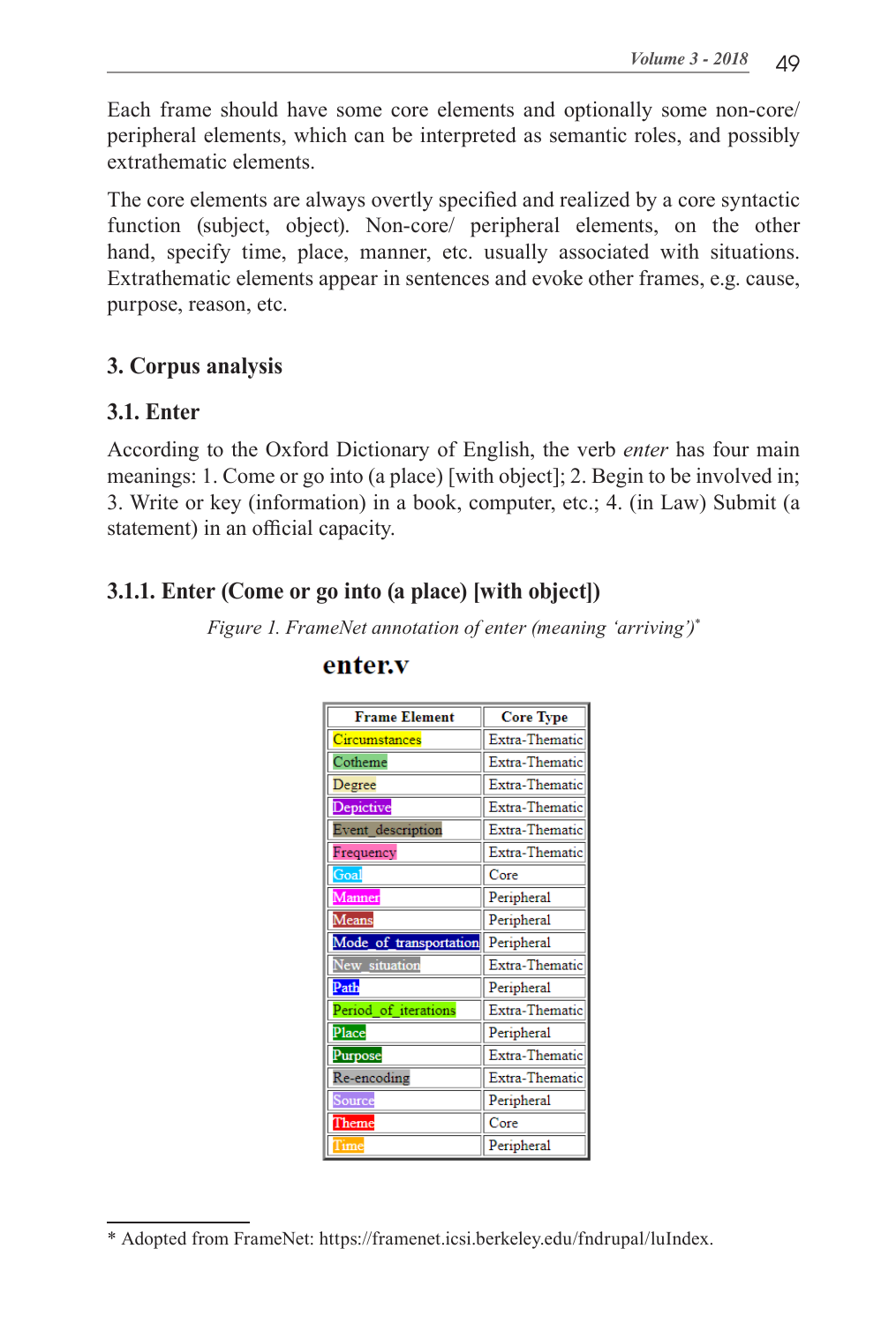Due to the specificities of the context we suggest that only the first meaning should be exemplified in the corpus. According to the dictionary data, enter is of second valency as it governs two elements – a subject and an object. In FrameNet's terminology enter is accompanied by two core elements: a Theme (a MOVER) and a Goal. Figure 1 shows the frame elements associated with enter with their matching core types.

Thus, a prototypical example would be

#### 27129 As the plunger moves down , **fuel ENTERS the cylinder**.

[Time] [Goal]

where both Core elements of Theme ('fuel') and Goal ('the cylinder') are explicitly presented. Along with them, the sentence contains the Peripheral element of Time which is explicitly expressed by means of a subordinate time clause introduced by '*as'* and representing a simultaneous event.

However, the analysis of the corpus showed a possibility of *enter* having a valency of 1 with just one core element – a Theme, with the second core element (the Goal) being implicitly identified by the context. For instance,

2286 The effectiveness of an IGS depends on maintaining a positive pressure in the cargo tanks so that **oxygen will not ENTER**.

[Theme]

27179 **The high-pressure fuel ENTERS** and travels down a passage in the body.

[Theme]

In the first example there are no additional Peripheral and Extra-Thematic elements. In the second, 'and travels down a passage in the body' may be considered as an Extra-Thematic element of a new situation.

|  |                 |  |  |        | 27045 In each the fresh air ENTERS as the inlet port is opened by the downward |
|--|-----------------|--|--|--------|--------------------------------------------------------------------------------|
|  | [Place] [Theme] |  |  | [Time] |                                                                                |

movement of the piston.

In example 27045 the Core element of Goal is not mentioned. Instead, there is a Peripheral element of Place – 'in each' and a Peripheral element of Time which is similar to that in example 27129 above.

25201 For instance, a ship with no internal subdivision could operate safely until **water ENTERED by some means**.

[Theme] [Means]

Similarly to the previous example, the Core element of Goal is not mentioned in 25201 because it can be elicited from the context. The additional Peripheral element is that of Means. It is also possible for the clause governed by the verb *enter* to appear without a Theme: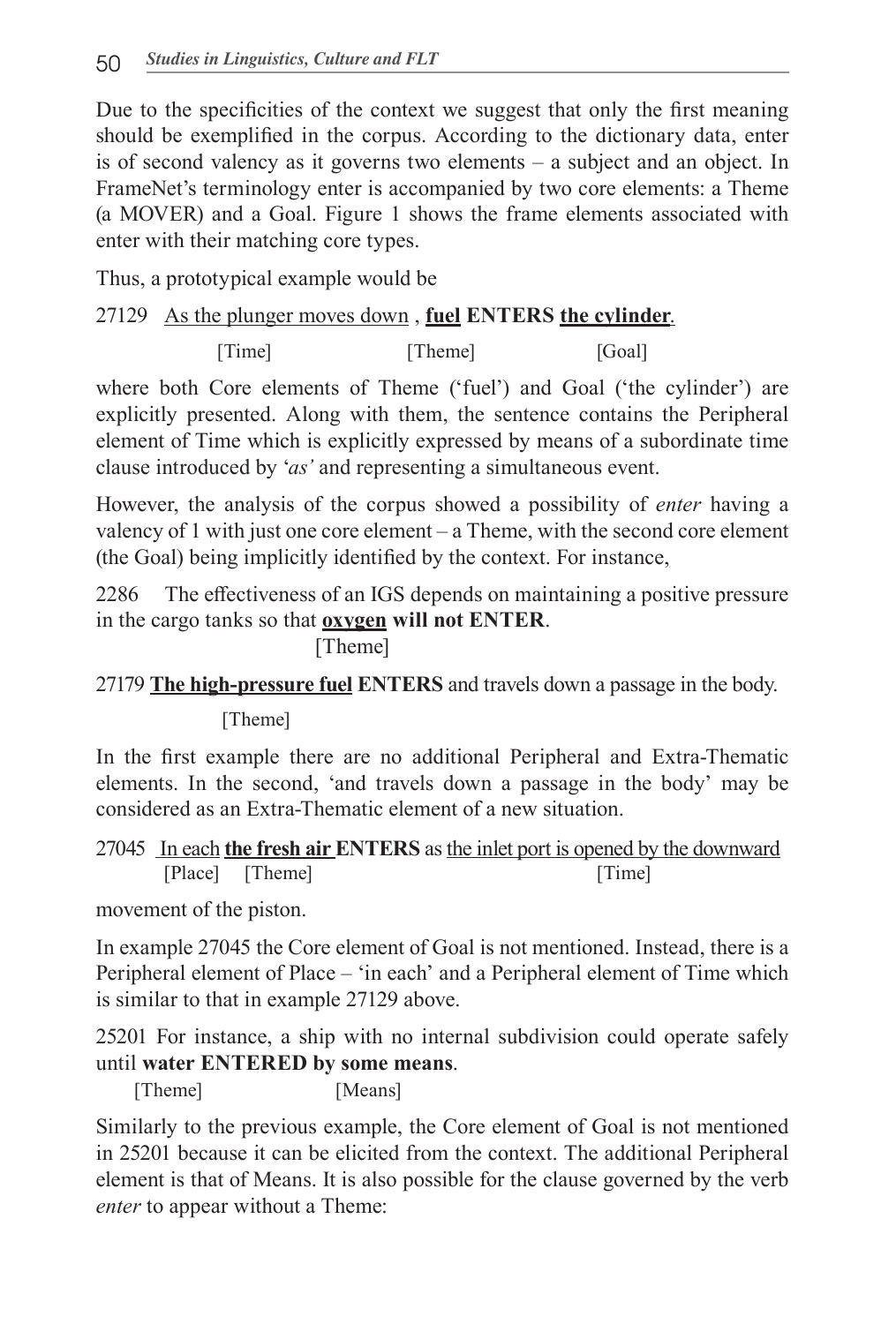38382 When a closed space has to be ENTERED, there must be a second person in [Goal]

attendance at the entrance…

The Passive voice construction is a typical case where a typically transitive verb such as *enter* turns into monovalent. As *enter* is in a subordinate clause here, the Theme is implied in the main clause of the sentence. A similar example is the following, where the Extra-thematic element of Degree is added.

30273 These should be fully ENTERED up to the collar… [Goal] **[Degree]** 

Still, the excerpts where *enter* is of second valency are the most common. It is usually accompanied by some Peripheral and Extra-Thematic elements.

27511 **Steam ENTERS the turbine** with a high energy content… [Theme] [Goal] [Manner]

Apart from the two Core elements there is also a Peripheral element of Manner introduced by *with*.

27064 With uniflow scavenging **the incoming air ENTERS at the lower end** [Circumstance] [Theme] [Path]

**of the cylinder** and leaves at the top.

The additional elements are the Peripheral element of Path represented by an at-PP (Prepositional phrase) and the Extra-Thematic element of Manner (with-PP). The Core element of Goal is included in the Path-phrase and 'leaves at the top' is an Extra-Thematic element of a new situation.

2390 …**water would tend to ENTER the ship** through the hole in the hull. [Theme] [Goal] [Path] [Place]

The above example shows two Core elements, Theme and Goal, and two Peripheral (Path and Place).

47194 **The ship is to ENTER port**from an anchorage with a maximum draft of 7.6 m. [Theme] [Goal] [Source] [Manner] Again two Core elements are used and two Peripheral but this time they are Source and Manner. Or there may be a combination of the Peripherals – Mode of transportation and Source as in the following example :

34460 … because of the risk from **legionella bacteria entering the respiratory** [Theme] [Goal]

**system** by way of fine mist from a shower spray [Mode of transportation] [Source]

28411 In a centrifugal pump **liquid ENTERS the centre** or eye of the impeller… [Place] [Theme] [Goal] [Re-encoding]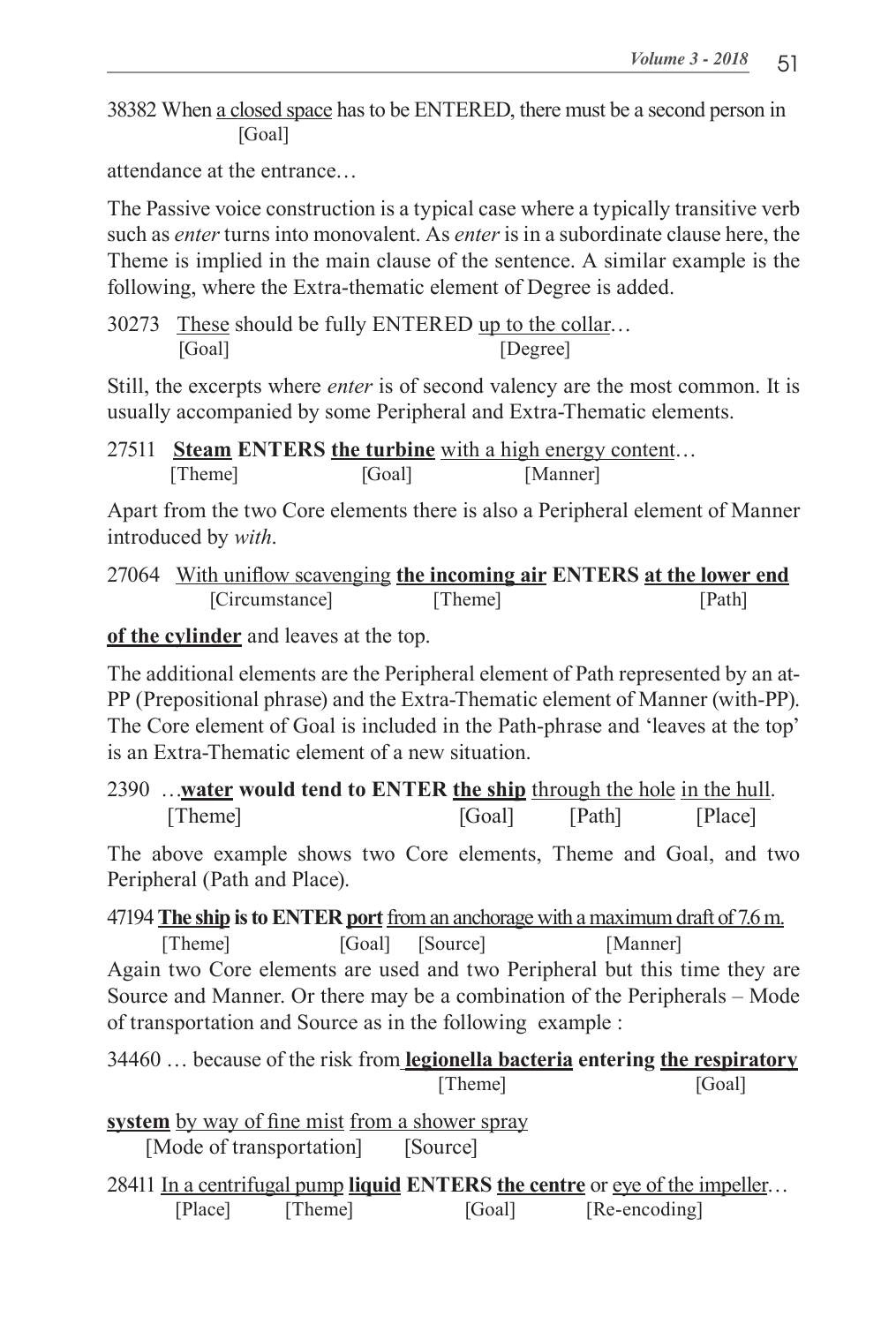The Extra-Thematic element of Re-encoding is realized when the clause contains a synonym of another element in the same clause: the 'eye of the impeller' is an alternative way to call 'the centre' of the same device.

25193 (1) Water entering as a result of damage or human error in not having [Theme] [Reason]

watertight boundaries sealed.

The example above features one Core element (the Theme) and an additional Extra-Thematic element of Reason, not included in FrameNet annotation.

As seen in the examples above, *enter* when used with its first main meaning of 'come or go into a place' can be analyzed in terms of the Arriving Frame, presupposing two Core elements – a Theme (the Mover) and a Goal towards which the Theme moves. The corpus exhibits frequent omissions of one of the Core elements, which is associated with change in the valence of the verb. Such omissions can be referred to either constructional null instantiations when allowed or required by the particular syntactic pattern employed, or definite null instantiations where the Core element omitted is implied and elicited from the context. The Theme element can be omitted by means of passive constructions and infinitive and gerund subjects, i.e. it is associated with constructional null instantiation, whereas the Goal element, being implied in the verb itself and identified in the context, is subject to definite null instantiation.

#### **3.1.2. Enter into**

We did not expect the second main meaning of *enter* 'Begin to be involved in' to be exemplified in the corpus as it usually presupposes animate subjects. Yet, there are a number of instances in the corpus referring to this sense. According to FrameNet, where this meaning is defined as 'activity\_start', the following frame elements and core types are linked to *enter* (see Figure 2):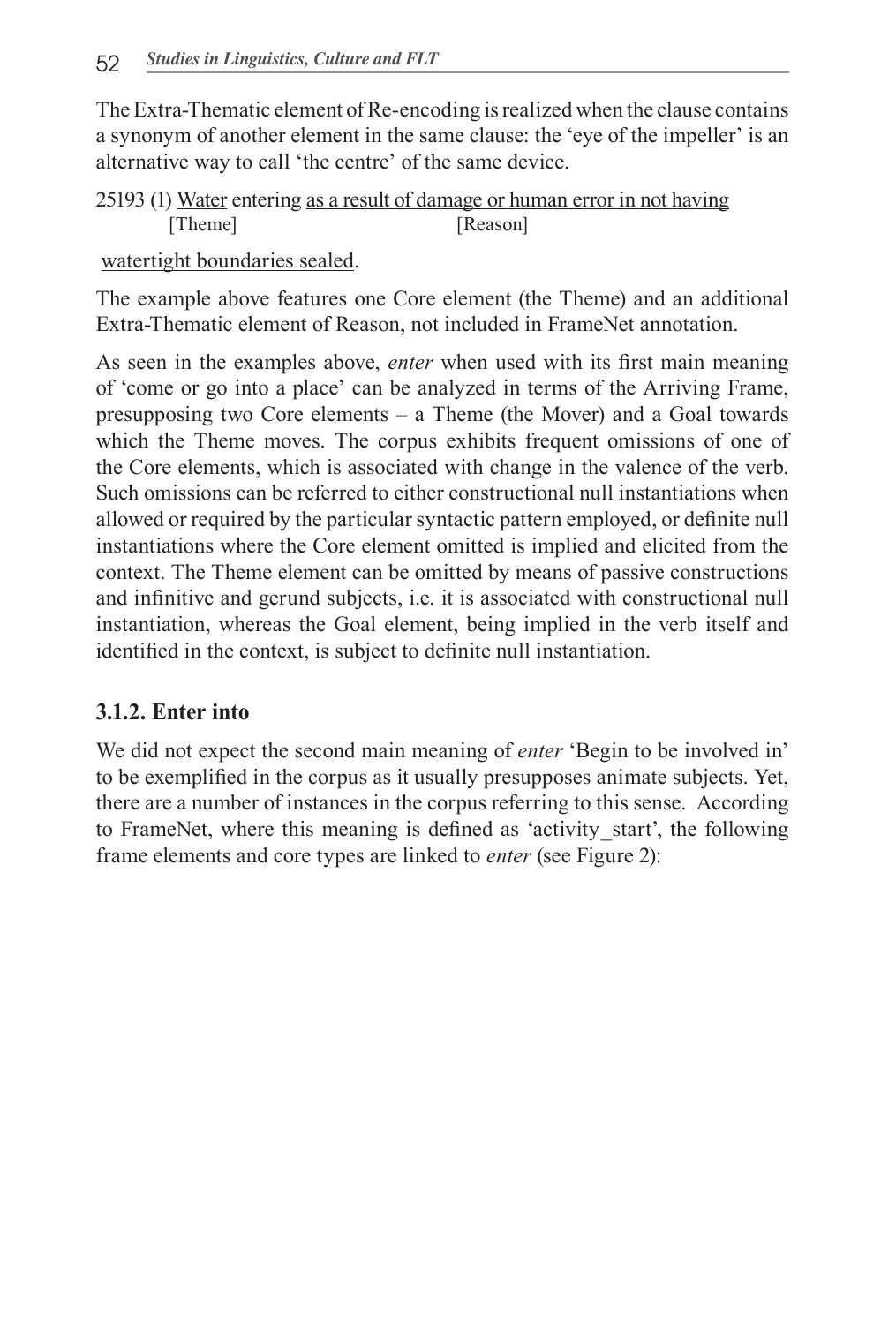| <b>Frame Element</b> | <b>Core Type</b> |
|----------------------|------------------|
| Activity             | Core             |
| Agent                | Core             |
| Circumstances        | Extra-Thematic   |
| Co-timed event       | Extra-Thematic   |
| Communicative force  | Extra-Thematic   |
| Concessive           | Extra-Thematic   |
| Containing event     | Extra-Thematic   |
| Depictive            | Extra-Thematic   |
| Event description    | Extra-Thematic   |
| Explanation          | Extra-Thematic   |
| Manner               | Peripheral       |
| Means                | Peripheral       |
| New_situation        | Extra-Thematic   |
| Particular iteration | Extra-Thematic   |
| Place                | Peripheral       |
| Purpose              | Peripheral       |
| Time                 | Peripheral       |

#### enter.v

*Figure 2. FrameNet annotation of enter (meaning 'activity\_start')\**

The corpus displays only four examples of this sense. In most of the cases, *enter* combines with two core elements – Agent and Activity and a number of Peripherals.

#### 58539 **Rolls-Royce has recently ENTERED into a long-term research pact with** [Agent] [Activity]

#### **Japan's National Institute for Materials Science (NIMS)** to develop high-[Purpose]

temperature superalloys for use in gas turbines.

15233 In 2002, **RMT and ACHS ENTERED into an agreement** [Time] [Agent] [Activity]

to develop the landfill gas into the primary energy source for the high school. [Purpose]

```
58604 78 convention ENTERED into force on 19 May 2005.
```
[Agent] [Activity] [Time] The subjects of the above examples are not prototypical agents because they are inanimate. Still, they are metonymically related to animate creatures. 'Rolls-Royce' and 'RMT and ACHS' are companies which stand for their managers

<sup>\*</sup> Adopted from FrameNet: https://framenet.icsi.berkeley.edu/fndrupal/luIndex.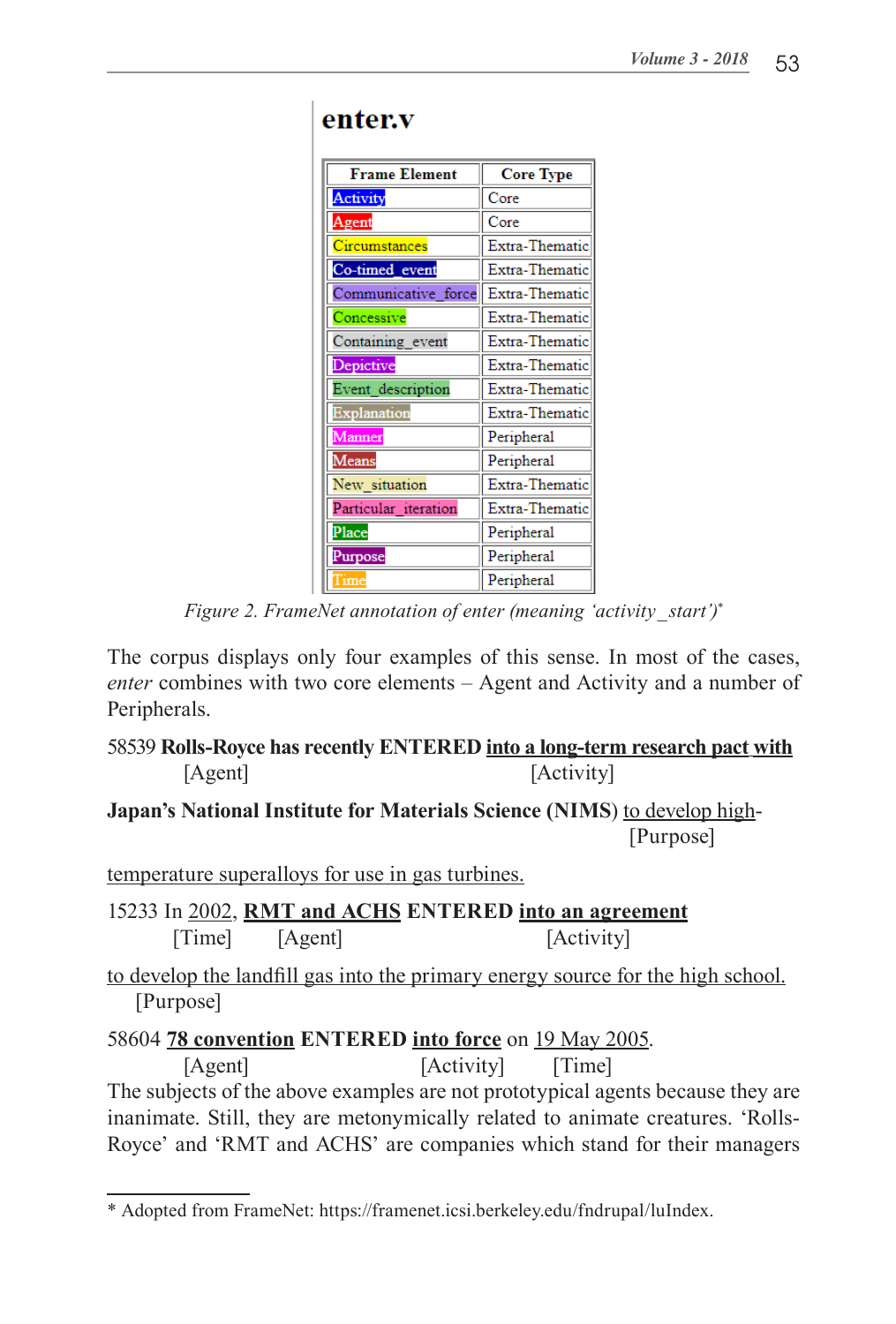who are the people signing 'a long-term research pact' or 'an agreement'. 78 convention is a metonymy for the people who have adopted it and are going to abide by it.

The Core element of Activity is not prototypical either as the preposition *into* is followed by a NP (Noun phrase). However, by endorsing an agreement, contract, pact, convention, etc., we approve of certain requirements that have to be met and particular activities which need to be performed. A Part-Whole metonymical relation exists between a document and the text included in the same document. Additionally, the Peripheral elements of Time and Purpose are used to provide further information.

In one of the cases *enter* forms a non-finite phrase and combines with just one Core element [Activity], e.g.

30218 Fighting a fire on board ship may amount to a life or death struggle; to ENTER into such a conflict unprepared and unarmed is to invite failure.

[Activity]

Only the Core element of Activity participates in the above Frame, with a constructional null instantiation of the Agent.

Clearly, the small number of instances of *enter into* does not allow us to study all Peripheral and Extra-Thematic elements exhaustively. But it is evident that 'Begin to be involved in' is not a common meaning in a technical context.

# **3.2. Go into**

The Oxford Dictionary of English identifies the following meanings of *go into*: 1. (position) to fit in sth, to be able to be contained in sth; 2. (vehicle) to hit/make a violent contact with sth; 3. to join an organization, to enter sth; 4. (vehicle/driver) to start the specified movement; 5. to begin to act or behave in the specified way; 6. to examine/investigate sth carefully; 7. (resources, time, etc.) to be spent on sth or used to do sth. Due to the specificities of the respective context, we can assume that the limited occurrences of *go into* in the corpus are associated primarily with meanings 1 and 5 above, which can be related to the Motion, Traversing, Arriving Frame and the Activity – Start Frame of FrameNet.

FrameNet does not provide a separate list of frames associated with phrasal verbs. Hence, we are going to construct a table of Frame elements and Core types concerning *go into*, although the number of examples is limited.

# **3.2.1. Go into –** *'Begin to act or behave in the specified way'*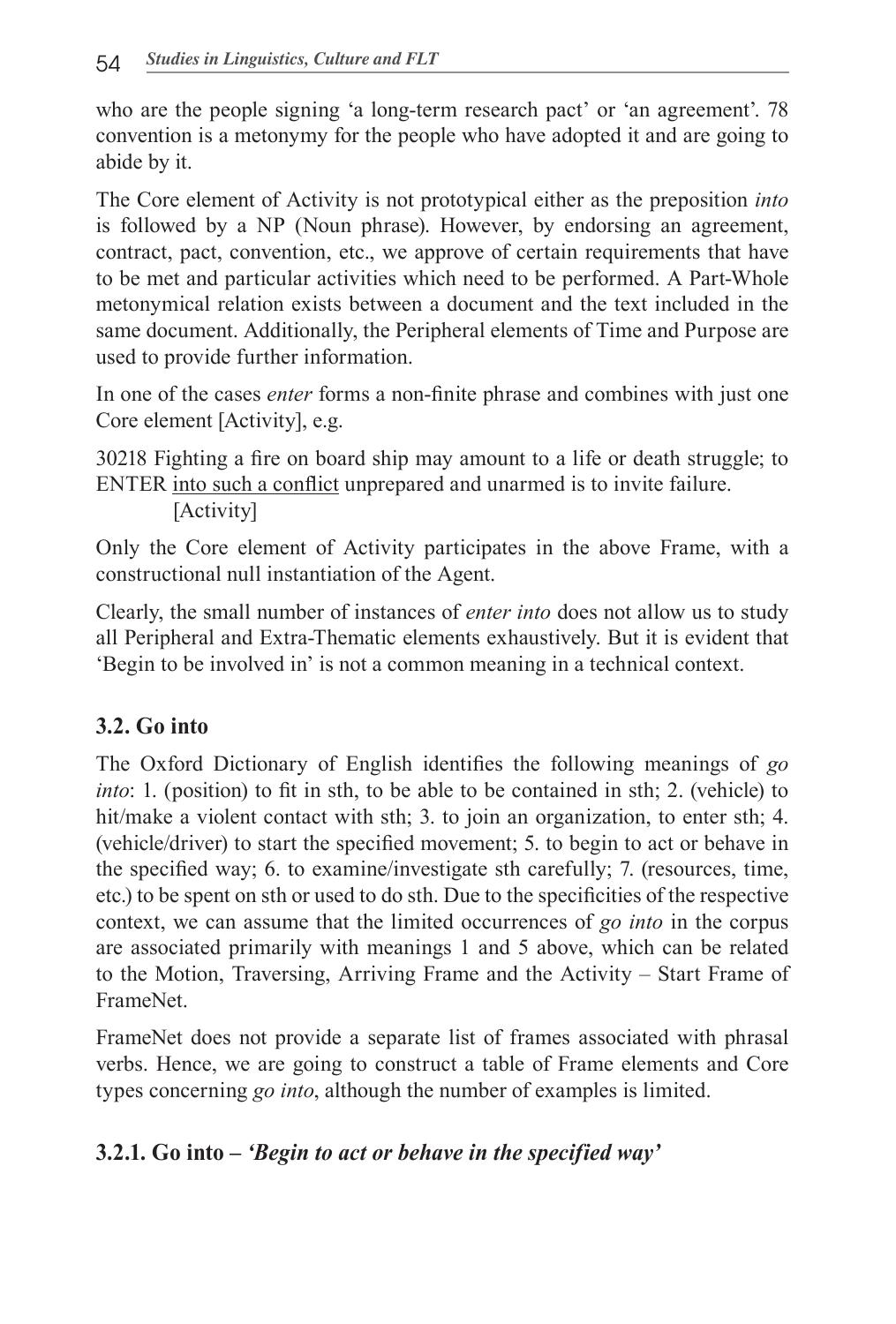As the meaning of *go into* in this case is associated with the Frame of Activitystart, we can expect the same frame elements to be presented, with a Theme and an Activity as Core ones.

| 12408the compressor can <b>GO INTO</b> surge in less than 50 milliseconds []       |            |         |        |            |
|------------------------------------------------------------------------------------|------------|---------|--------|------------|
| [Agent]                                                                            | [Activity] | [Time]  |        |            |
| the power turbine can GO INTO overspeed in less than two seconds.                  |            |         |        |            |
| [Agent]                                                                            | [Activity] |         | [Time] |            |
| 12210the angle of attack increases until the compressor airfoil GOES INTO stall.   |            |         |        |            |
|                                                                                    |            | [Agent] |        | [Activity] |
| 12195 This phenomenon occurs at certain conditions of airflow, pressure ratio, and |            |         |        |            |
| speed (rpm), which result in the individual compressor airfoils GOING INTO         |            |         |        |            |
|                                                                                    | [Agent]    |         |        |            |

stall similar to that experienced by an airplane wing at a high angle of attack.

[Activity]

Thus, based on the examples included in the corpus, the following table can be drawn:

| go into.v            |                  |  |  |
|----------------------|------------------|--|--|
| <b>Frame Element</b> | <b>Core Type</b> |  |  |
| <b>Activity</b>      | Core             |  |  |
| Agent                | Core             |  |  |
| Time                 | Peripheral       |  |  |

*Table 2. Annotation of go into (meaning 'Activity\_start')*

Due to the specific characteristics of the context, not all frame elements associated with the frame 'Activity start' are presented here. The negative connotation of the Activity represented by a NP in the examples above excludes the possibility of expressing Purpose as a Peripheral Element. In addition, similarly to the case of *enter* meaning 'Activity start', the Agents do not exhibit the features of the prototypical agent, i.e. they are inanimate and cannot be considered as metonymically standing for animate entities involved.

# **3.2.2. Go (into)** *– 'motion'*

Despite the expectation that the verb *go* will appear in technical texts in its main meaning associated with Motion and can be analysed in terms of the Motion Frame, the corpus contains only one occurrence of the verb with this meaning:

<sup>23383</sup> The ship may **GO INTO** areas not originally planned. [Theme] [Goal]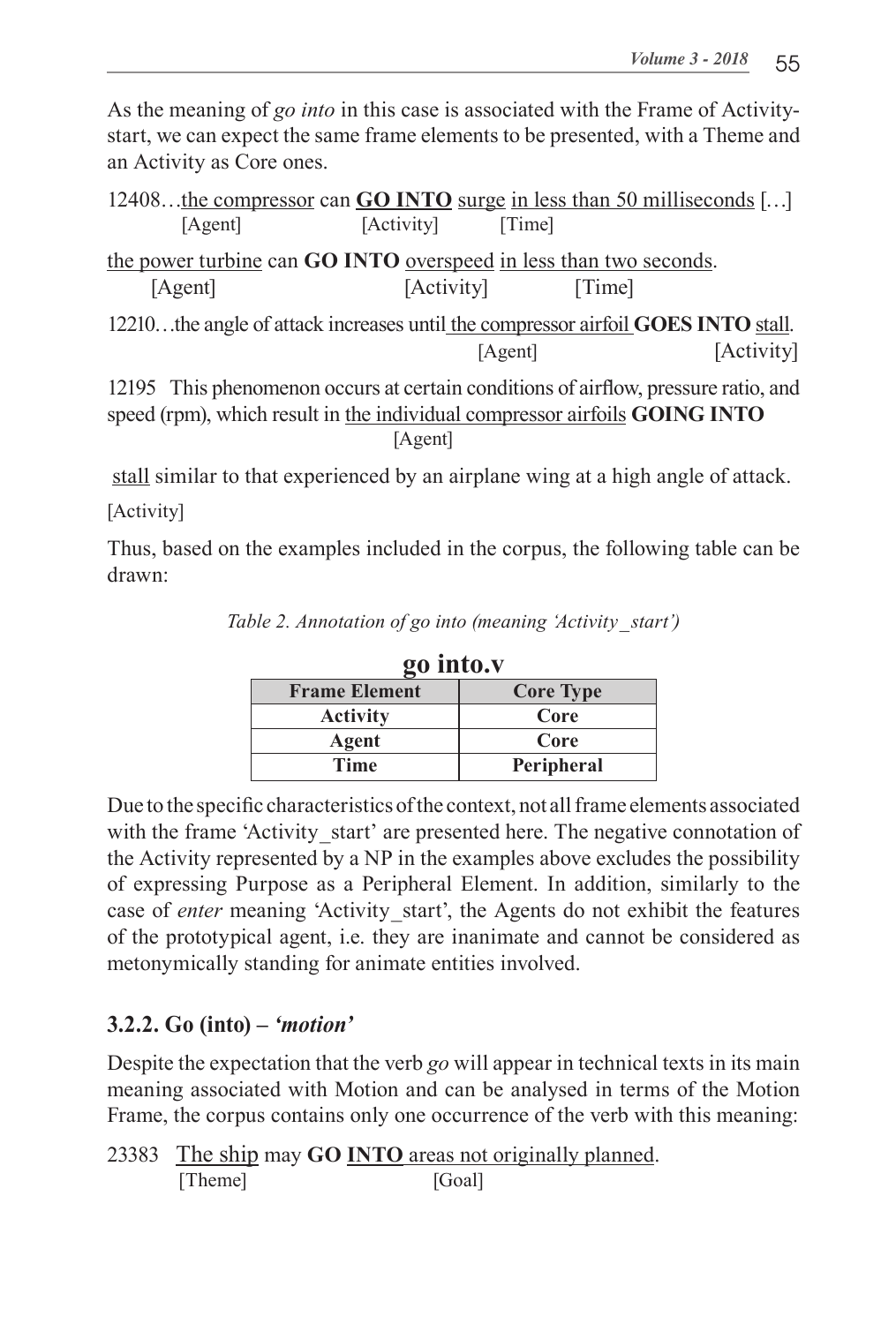FrameNet identifies seven possible Core elements (Area, Direction, Distance, Goal, Path, Source and Theme) which may be explicitly presented in a sentence, accompanied by a number of Peripheral and Extra-Thematic elements (Figure 3)

| gu.v                 |                  |  |  |  |
|----------------------|------------------|--|--|--|
| <b>Frame Element</b> | <b>Core Type</b> |  |  |  |
| Area                 | Core             |  |  |  |
| Carrier              | Extra-Thematic   |  |  |  |
| Containing_event     | Extra-Thematic   |  |  |  |
| Degree               | Extra-Thematic   |  |  |  |
| Depictive            | Extra-Thematic   |  |  |  |
| Direction            | Core             |  |  |  |
| Distance             | Core             |  |  |  |
| Duration             | Peripheral       |  |  |  |
| Frequency            | Extra-Thematic   |  |  |  |
| Goal                 | Core             |  |  |  |
| Iterations           | Extra-Thematic   |  |  |  |
| Manner               | Peripheral       |  |  |  |
| Path                 | Core             |  |  |  |
| Path shape           | Extra-Thematic   |  |  |  |
| Place                | Peripheral       |  |  |  |
| Purpose              | Extra-Thematic   |  |  |  |
| Result               | Extra-Thematic   |  |  |  |
| Source               | Core             |  |  |  |
| Speed                | Peripheral       |  |  |  |
| Theme                | Core             |  |  |  |
| Time                 | Peripheral       |  |  |  |
|                      |                  |  |  |  |

*Figure 3. FrameNet annotation of go (meaning 'motion')\** **go.v**

Example 23383 above illustrates the use of two Core Elements – a Theme and a Goal. No additional Peripheral or Extra-Thematic Elements are included in the sentence.

#### **3.2.3. Go (into)** *– 'Fluidic motion'*

The following sentence can be considered as belonging to the Frame of Fluidic Motion, the specific Frame elements for the prototypical verb of fluidic motion (*flow*) being listed in Figure 4 below.

22536 Damping is also felt because of the energy that **GOES INTO** the wave system created by the ship. ['Fluid'] [Goal]

<sup>\*</sup> Adopted from FrameNet https://framenet.icsi.berkeley.edu/fndrupal/luIndex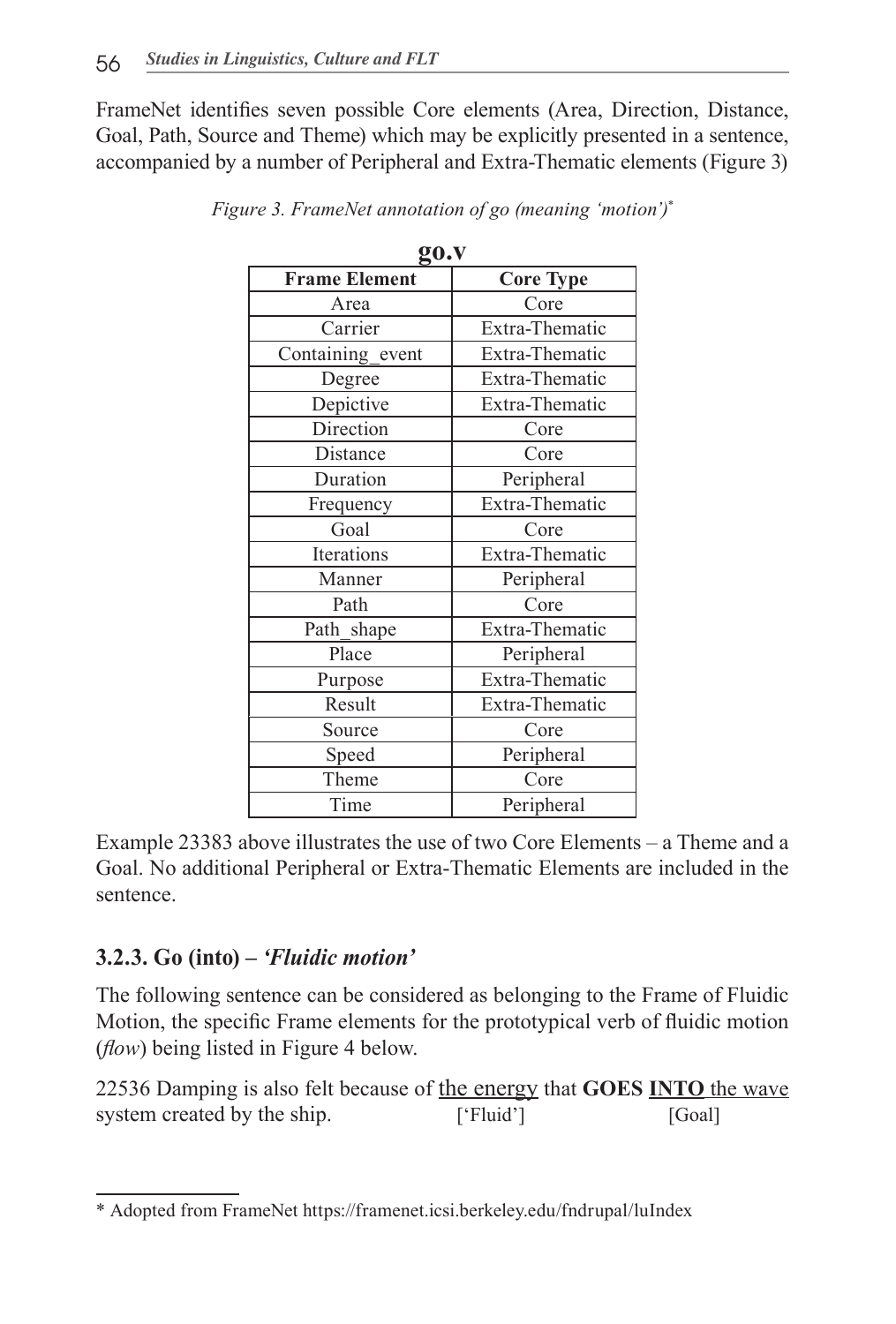| flow.y               |                  |  |  |
|----------------------|------------------|--|--|
| <b>Frame Element</b> | <b>Core Type</b> |  |  |
| Area                 | Core             |  |  |
| Configuration        | Extra-Thematic   |  |  |
| Depictive            | Extra-Thematic   |  |  |
| Distance             | Peripheral       |  |  |
| Duration             | Peripheral       |  |  |
| Explanation          | Extra-Thematic   |  |  |
| Fluid                | Core             |  |  |
| Goal                 | Core             |  |  |
| Manner               | Peripheral       |  |  |
| Path                 | Core             |  |  |
| Place                | Peripheral       |  |  |
| Result               | Extra-Thematic   |  |  |
| Source               | Core             |  |  |
| Speed                | Peripheral       |  |  |
| Time                 | Peripheral       |  |  |

*Figure 4. FrameNet annotation of flow (meaning 'fluidic motion')\**

We can justify the application of the Fluid Motion Frame to the analysis of example 22536 by comparing it to the following example provided in the FrameNet annotation:

*The ancient Chinese believed that the electrical energy of the body FLOWED in* ['Fluid']

#### *specific channels known as the acupuncture meridians, and charts illustrating* [Area]

 *these have been known for several thousands of years*. \*\*

In the particular examples, *flow* and *go into* express a similar meaning related to energy flowing in an area or to a goal. In both sentences, the subject or the entity which performs the fluidic motion is not prototypical in that it is not a substance (following The Oxford Dictionary of English, fluid is 'A substance that has no fixed shape and yields easily to external pressure; a gas or (especially) a liquid'). Thus, the examples illustrate the use of two Core Elements – a 'Fluid' and a Goal/Area.

# **3.2.4. Go into** *– 'To be spent on sth or used to do sth'*

The analyzed corpus includes two occurrences of *go into* associated with the Frame of Using Resource identified in FrameNet:

20903 Of course, that's not going to happen and although a wealth of R&D **HAS** 

<sup>\*</sup> Adopted from FrameNet https://framenet.icsi.berkeley.edu/fndrupal/luIndex

<sup>\*\*</sup> Adopted from FrameNet https://framenet.icsi.berkeley.edu/fndrupal/luIndex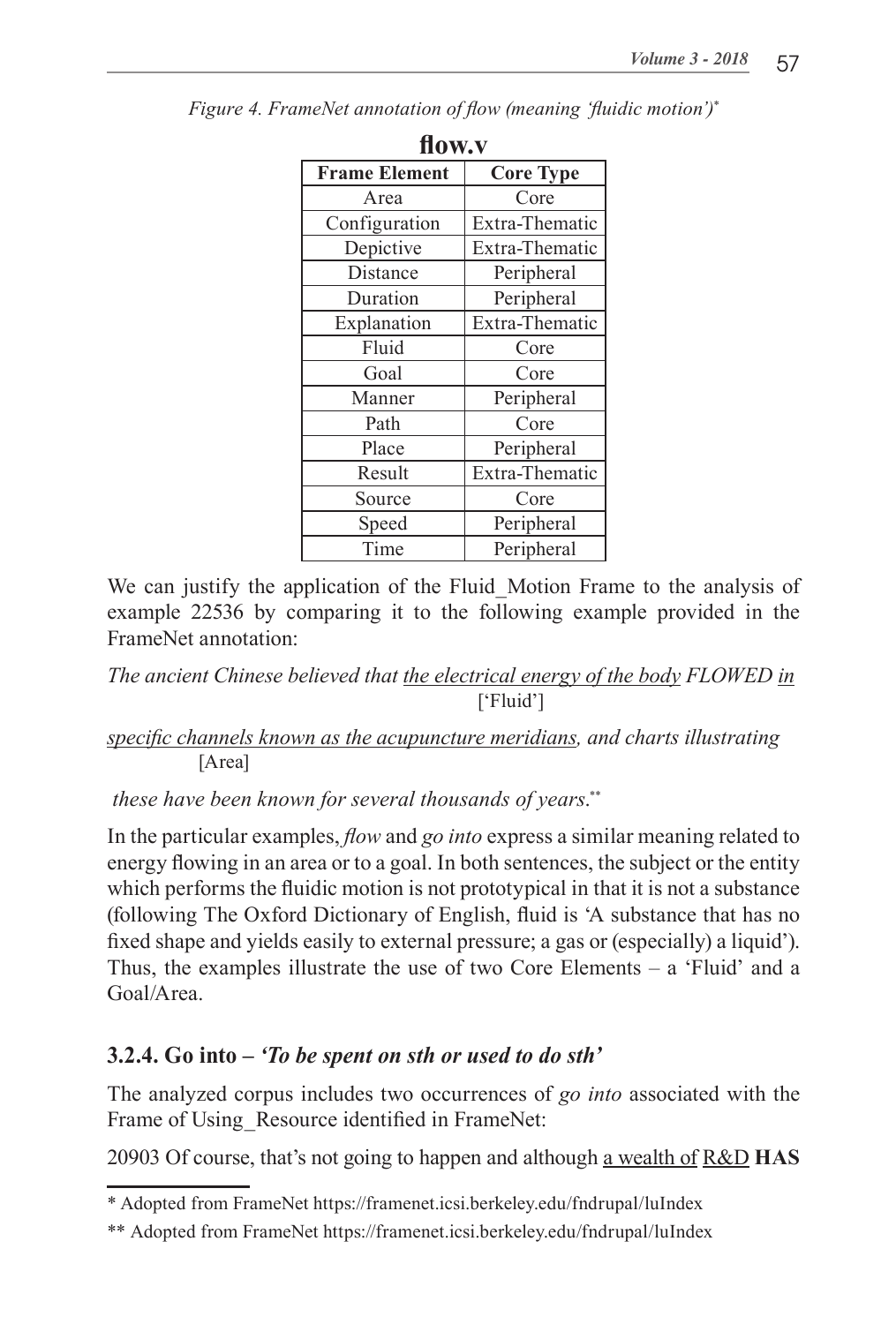[Portion] **[**Resource]

**GONE INTO** creating KM System Technology, integration of shipboard [Purpose]

sub-systems supplied by different manufacturers is still a large market and a challenge to overcome for technical companies and electronics suppliers.

23859 Apart from tests of individual models a great deal of work **HAS GONE [**Portion] [Resource]

**INTO** ascertaining the influence of hull form on resistance. [Purpose]

Since FrameNet does not provide a specific lexical annotation of *go into*, we will use the one suggested for *spend* to base our analysis on.

| Figure 5. FrameNet annotation of spend (meaning 'using resource')* |  |  |  |
|--------------------------------------------------------------------|--|--|--|
|                                                                    |  |  |  |

| <b>Frame Element</b> | <b>Core Type</b> |
|----------------------|------------------|
| Agent                | Core             |
| Manner               | Peripheral       |
| Means                | Core             |
| Place                | Peripheral       |
| Portion              | Core             |
| Purpose              | Core             |
| Resource             | Core             |
| Time                 | Peripheral       |

| spend.v |  |
|---------|--|
|---------|--|

As seen in Figure 5, the Frame of Using\_Resource is characterized by five Core Elements (Agent, Means, Portion, Purpose and Resource). Due to the different syntactic pattern of *go into*, which can be considered as corresponding to the passive construction of using *spend* in the analogous sense, the explicit expression of the Agent is excluded from the possible Frame elements for *go into*. Therefore, the Core elements of the Frame of Using Resource employing *go into* as predicate will be Means, Portion, Purpose and Resource (Figure 6).

*Figure 6. Annotation of go into (meaning 'using resource')*

| go into.v            |                  |  |  |
|----------------------|------------------|--|--|
| <b>Frame Element</b> | <b>Core Type</b> |  |  |
| Manner               | Peripheral       |  |  |
| Means                | Core             |  |  |
| Place                | Peripheral       |  |  |
| Portion              | Core             |  |  |

\* Adopted from FrameNet https://framenet.icsi.berkeley.edu/fndrupal/luIndex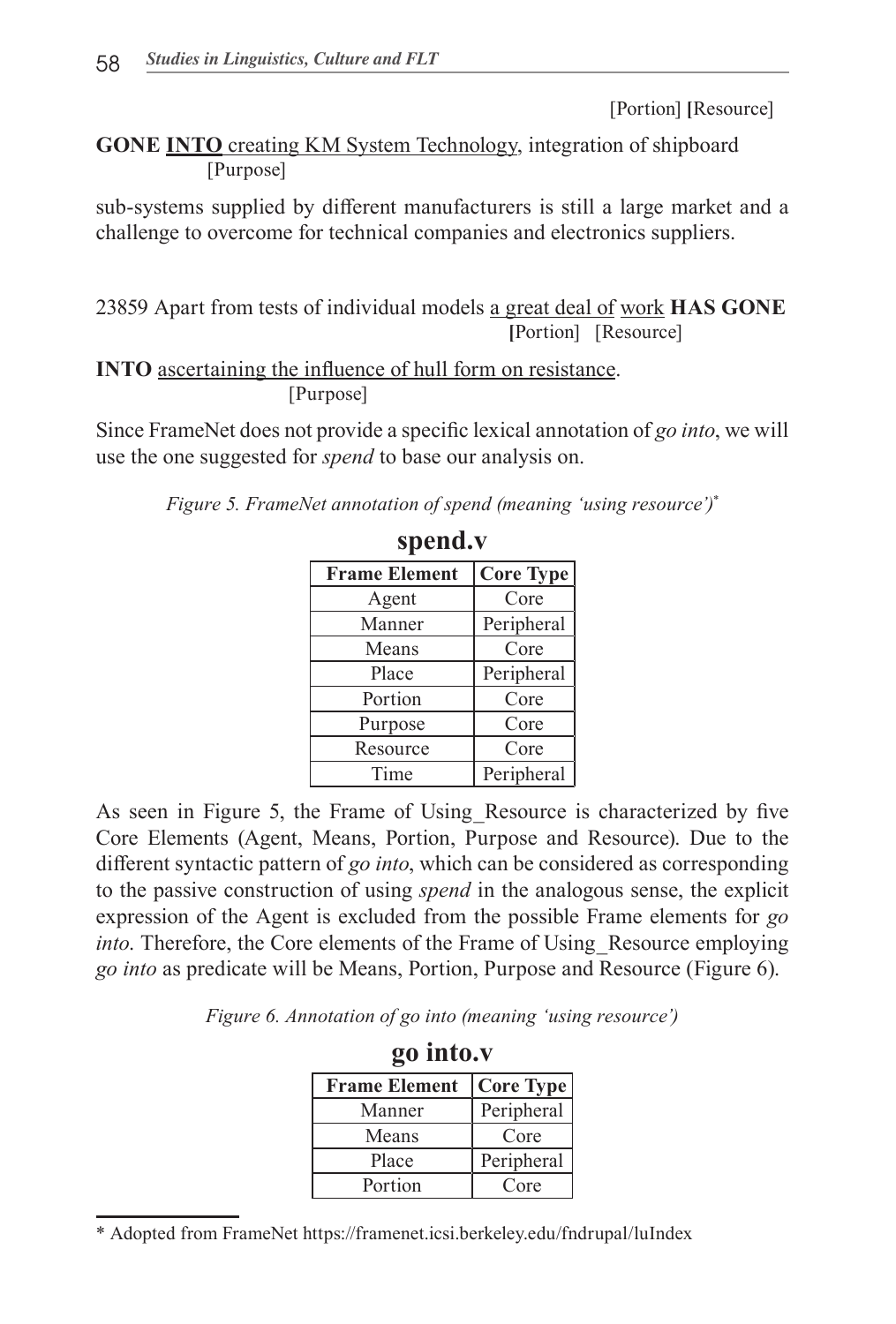| Purpose  | Core       |
|----------|------------|
| Resource | Core       |
| Time     | Peripheral |

Our examples (sentences 20903 and 23859) display the use of three Core elements, i.e. Portion, Resource and Purpose, with no additional Peripheral or Extra-Thematic elements involved. Although implicitly understood in the context, agency is not and cannot be explicitly expressed and the subjects are non-prototypical and inanimate, meaning '*resource*'.

#### **3.2.5. Go into** *– 'Examine/investigate sth carefully'*

The last example of *go into* in the corpus is related to the Research Frame of FrameNet and uses only one Core element – Topic:

25079 It is not possible to **GO INTO** the theory of noise generation and [Field]

transmission in a book such as this but the reader should be aware of the general [Place] factors involved.

The FrameNet annotation of the prototypical verb used in the Research Frame (*research*) identifies the Core elements of Question, Researcher, Topic and Field, the Peripheral elements of Manner, Means, Place, Purpose and Time, and the Extra-Thematic elements of Duration, Population and Type. As the verbs *research* and *go into* are synonyms in this particular sense of '*examine/ investigate sth carefully*' and are both related to the Research Frame, we can assume that the same Frame elements can be employed in the annotation of *go into* (meaning '*examine/investigate sth carefully*') (Figure 7). Out of the Frame elements listed in FrameNet, the example above displays the use of only one Core element – the Element of Field and the Peripheral element of Place. The Core element of Researcher is subjected to Constructional Null Instantiation and is understood in the context as referring to the authors.

| go into.v            |                  |
|----------------------|------------------|
| <b>Frame Element</b> | <b>Core Type</b> |
| Duration of state    | Extra-Thematic   |
| Field                | Core-Unexpressed |
| Manner               | Peripheral       |
| Means                | Peripheral       |
| Place                | Peripheral       |

*Figure 7. FrameNet annotation of go into* 

*<sup>(</sup>meaning 'examine/investigate sth carefully')\**

<sup>\*</sup> Adopted from FrameNet https://framenet.icsi.berkeley.edu/fndrupal/luIndex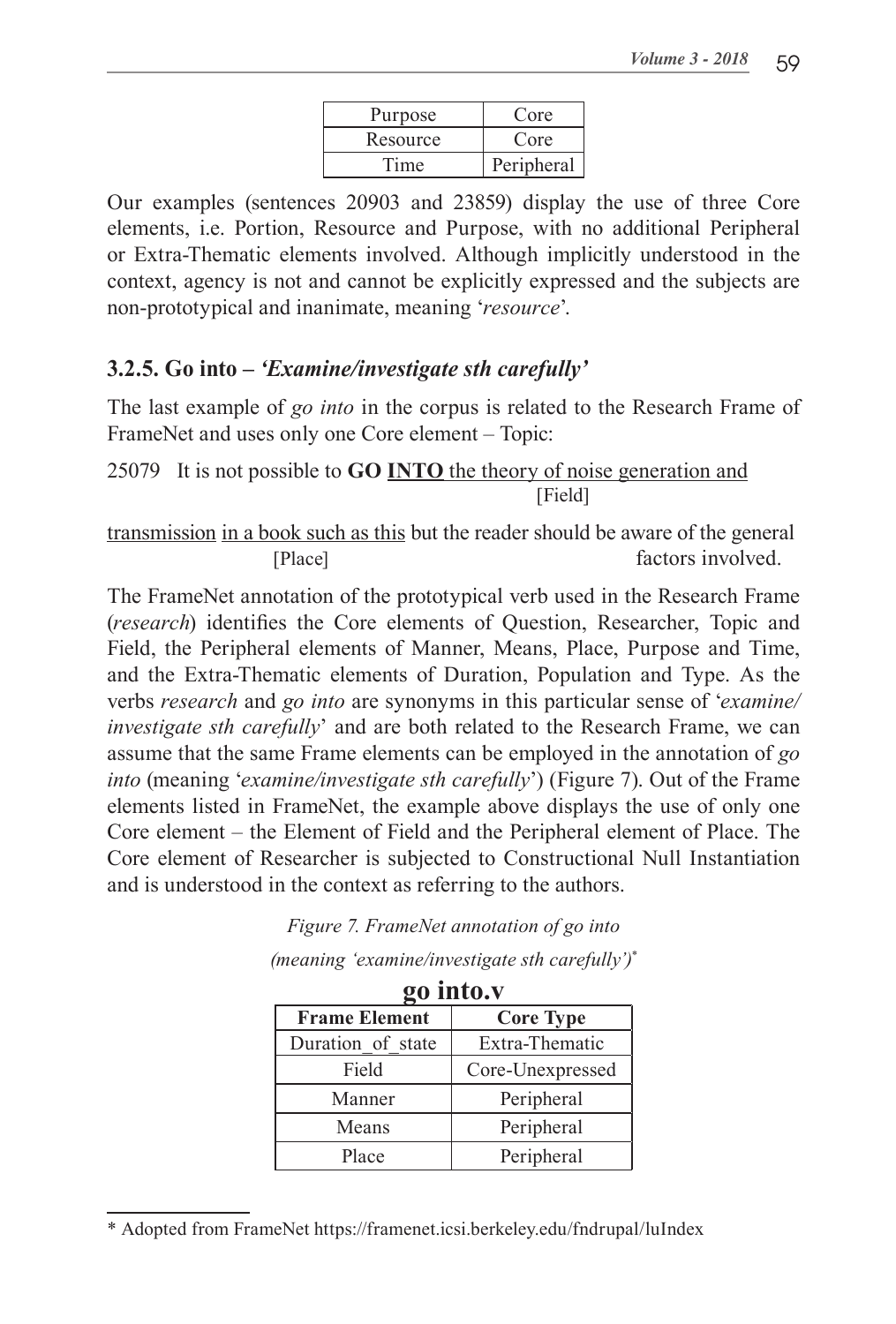| Population | Extra-Thematic |
|------------|----------------|
| Purpose    | Peripheral     |
| Question   | Core           |
| Researcher | Core           |
| Time       | Peripheral     |
| Topic      | Core           |
| Type       | Extra-Thematic |

The corpus clearly indicates a limited use of the verb *go* in the technical context in terms of frequency of occurrence and range of meanings. Moreover, it is not the lexical form predominantly used to represent physical motion, although this is the main meaning of the verb which accounts for its frequent occurrence in general English.

#### **4. Conclusion**

To sum up, the article presents a study based on a corpus of texts in the field of marine engineering, naval architecture and ship handling including specialized textbooks and magazine articles. The objective is to identify and analyze the different frames in which *enter* and *go into* occur and to define the contextspecific frame elements surrounding them in their various uses. The results of the corpus data analysis suggest that there is a heavy asymmetry in the use of the two verbs investigated, with a significant predominance of *enter* in the cases where the meaning of '*arriving*' is realized and a very limited number of the instances representing initiation of an activity ('*Activity\_Start*'). In addition, the latter are not prototypical examples of predications belonging to the 'Activity Start' Frame and feature non-prototypical assignments for both the Agent and the Activity Frame elements. On the other hand, the verb *go*, and particularly *go into*, which was chosen as it is contextually synonymous to *enter* and extremely frequent in the general English context, exhibits even greater limitations in terms of frequency of occurrence and variety of senses and patterns. The analysis results definitely indicate that *enter* is the preferred lexical form when the use of the two lexical forms is possible. The corpus data also suggest the use of *go into* in the 'Activity\_Start' Frame with a negative connotation of the Activity element.

Frame semantics has been used here to provide accounts of a variety of lexical, syntactic, and semantic phenomena. The Frame semantics approach employed in the present study may be applied to the analysis of other motion verbs in the specialized context in order to identify the frames which they take part in and the frame elements surrounding them. Moreover, other areas such as first language acquisition, foreign language learning and teaching, as well as diachronic studies might also employ and benefit from the Frame semantics approach.